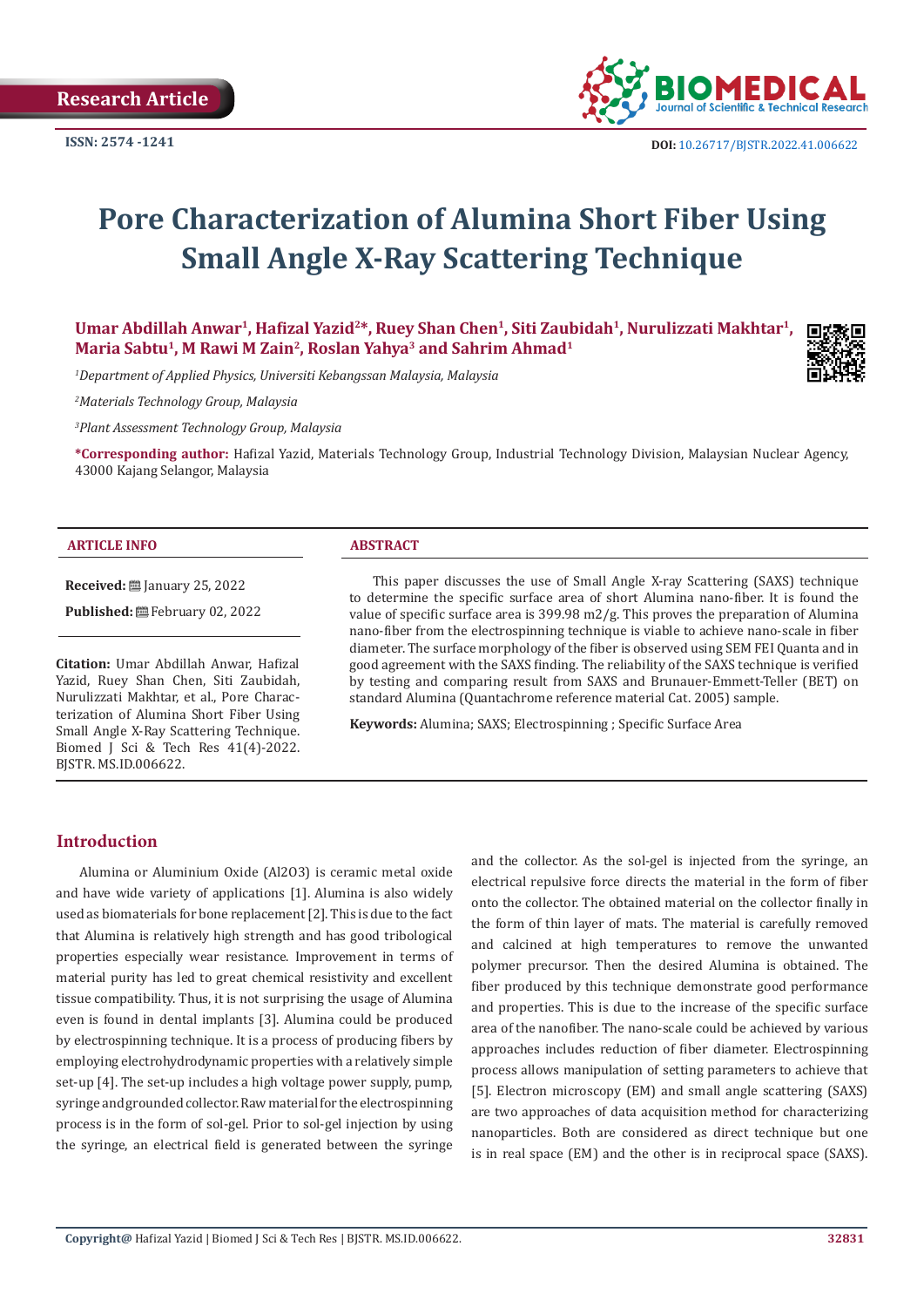These two methods are usually utilized to produce data such as size distributions, determine pore sizes, high resolution imaging and much more [6]. Fundamentally, electron microscopy (EM) uses high speed electron as a source of illumination to obtain high resolution image while small angle x-ray scattering (SAXS) involves successive irradiation mode of passing the x-ray beam through the sample and data built based on scattered x-rays [7,8].

There are idiosyncratic advantages and disadvantages between these two techniques. With regard to application on different types of samples, small angle x-ray scattering (SAXS) has further advantages due being able to study variety of sample states includes solid, powder, sol-gel as well as thin film [9]. Estimation of particle sizes of electron microscopy (EM) methods is made from measurements of limited number of particles which makes small angle x-ray scattering (SAXS) provide more accurate data on particle sizes due the estimation is made from vast number of particles [10]. In addition, preparing samples for small angle x-ray scattering (SAXS) are often require very little time, comparing to the complicated electron microscopy (EM) sample preparation procedure where often taking longer period. It is the interest of researchers to probe the specific surface area for confirming the success of obtaining nano-scale materials. One of the technique is through the use of Small Angle X-ray Scattering (SAXS) technique.

SAXS is advantageous as compared to fluid for probing the pore space. It covers both close and open pore. In SAXS, a beam of X-rays of fixed wavelength and known intensity is illuminated on the sample, and the intensity of the scattered signal is measured versus the scattering vector. X-ray probe the fluctuations of the electronic density and reflect the chemical heterogeneity and density variations within the sample. From this result, many information on the sample are obtainable such as size, shape and specific surface area.

## **Materials and Methods**

The Alumina nanofibers were prepared from electrospinning process. The raw materials used were reagent grade Aluminium Isopropoxide (AIP) as the source of alumina precursor, Polyvinylpyrrolidone (PVP with Mw 1300000) as polymer precursor, nitric acid (HNO3) and Ethyl Acetoacetate. All chemicals were from Sigma Aldrich. The optimum electrospinning setting parameter were followed based on previous work [11]. Surface morphology was carried out using SEM/EDX FEI Quanta 400. SAXS experiments were performed using Anton Paar Saxpoint instrument, operated at 50kV and 1mA with the point collimation geometry. The radiation used was a Ni filtered CuKα radiation of wavelength 0.154nm. The intensity profiles are recorded using a CMOS 2-D detector (Eiger) and the scattering vector q, covers from 0.035 to 5 nm-1. One-dimensional scans of I(q) were extracted from

two- dimensional scattering patterns using the analysis package SAXS analysis, Primus and Easyswax. Angular calibration of the scattered intensities in the small angle regime for the detector is performed using silver bahenate ( $d = 58.38 \text{ Å}$ ). Sample to detector distance is 575.5mm and sample exposure to the source is 600 seconds. All experiments are carried out at room temperature, 20ºC. The measured scattering vector is related to the scattering angle through the equation:

$$
q = \frac{4\pi}{\lambda} \sin \theta
$$

where:

- θ = Scattering angle or half of diffraction angle (degree)
- q = scattering vector (nm-1)
- $\lambda = 0.154$  (nm)

Another parameter under consideration is Invariant. It is the integral of second moment of the scattering curve  $I(q)$   $q^2$ . The equation is given below:

$$
Q_p = \int_0^\infty q^2 \Delta I(q) dq
$$
 (a.u/nm<sup>3</sup>)

Qp shall be calculated by extrapolating scattering intensity towards zero (Guinier approximation) and infinitely large scattering angle (Porod's q-4 dependence). Pore is assumed to be spherical in shape.

Surface to volume ratio is based on the equation of:

$$
\frac{s}{v} = 1000\pi \frac{Kp}{Qp} \theta(1-\theta) \text{ (m}^2/\text{cm}^3)
$$

where:

Kp = Porod Constant

Qp = Invariant

θ = Volume fraction of particles

Specific surface is obtained by dividing the surface to volume ratio with the apparent density. All equations are based on Heimo Schnablegger [12]. SAXS experiment were subjected to two samples namely Alumina Quantachrome Reference standard and Alumina nanofiber. The result for Alumina Quantachrome Reference standard is compared with the value given by the manufacturer but by using a different technique, BET technique. Then, the second sample, Alumina nanofiber is subjected to SAXS measurement. 2D-SAXS image of Alumina Quantachrome Reference (Figure 1) and Alumina nanofiber (Figure 2) with the same linear scaling in the q-range of  $0.035$ nm $^{-1}$  <  $q_z$  < 5nm $^{-1}$ . Exposure time was  $300$ s (avarage of 2 reading). 2D scattering data are reduced to 1D scattering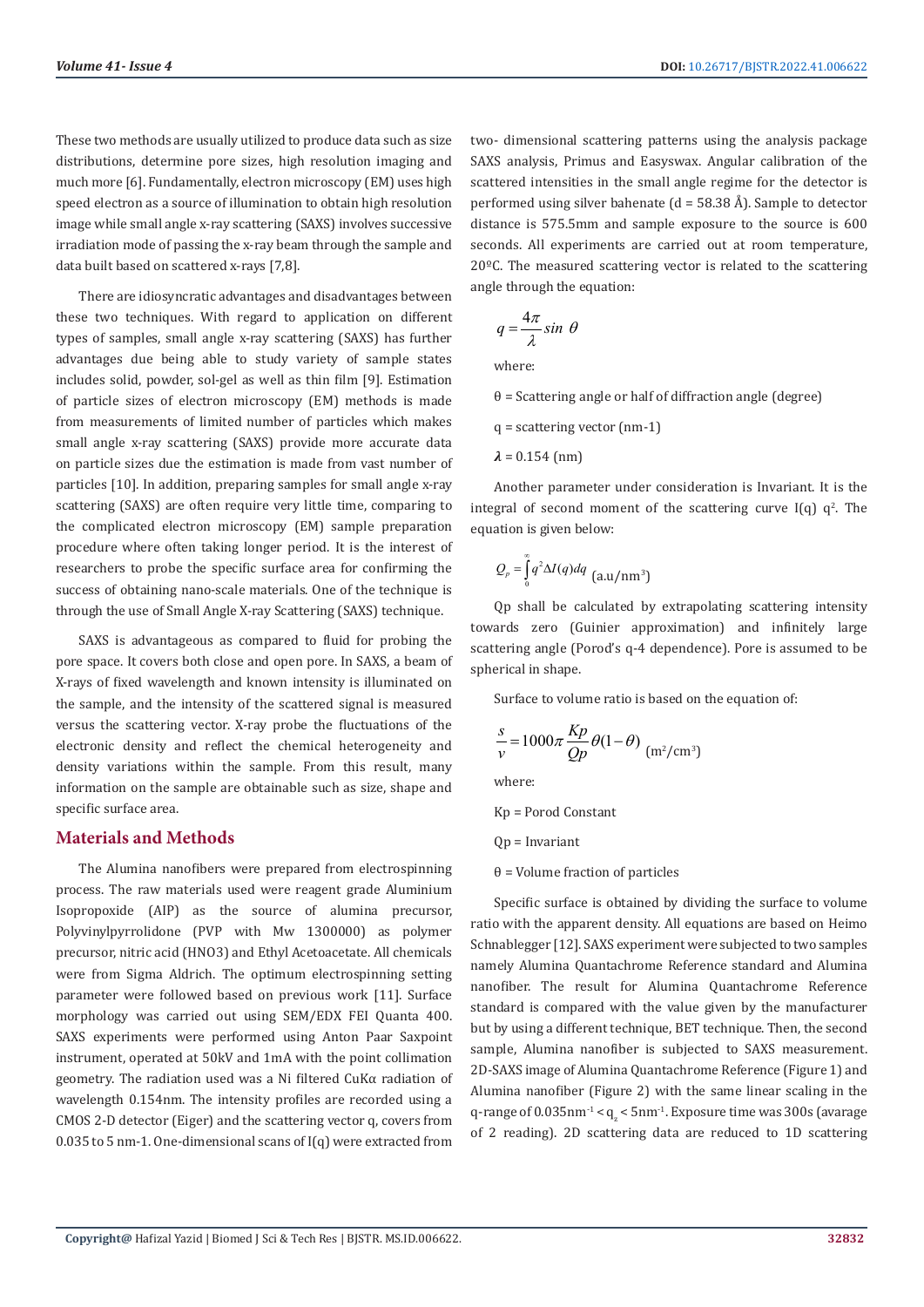profile by radial integration from 0° - 180°. Further analysis is performed based on 1D scattering profile as shown in (Figure 3). From Invariant (Porod and Guinier) calculation, It was found the value of Kp/Qp are 0.19 for standard Alumina Quantachrome Reference sample and 0.62 for Alumina sintered nanofiber sample. The specific surface area for both sample is calculated and given in (Table 1). The existance of nanopores are clearly visible by the excess SAXS signal in (Figures 1 & 2). Ring pattern for both sample indicates there is no preferred orientation of the nanopore within the plane of the samples.



**Figure 1:** 2D scattering of Alumina Quantachrome Reference sample.



**Figure 2:** 2D scattering of Alumina nanofiber sample.

# **Table 1:** Specific surface area.

| Sample                                  | Specific surface area $(m2/g)$ , SAXS | Specific surface area $(m^2/g)$ , BET. The value is<br>from manufacturer. |
|-----------------------------------------|---------------------------------------|---------------------------------------------------------------------------|
| Alumina Quantachrome Reference standard | 95.58                                 | 107.5                                                                     |
| Alumina sintered nanofiber              | 399.98                                |                                                                           |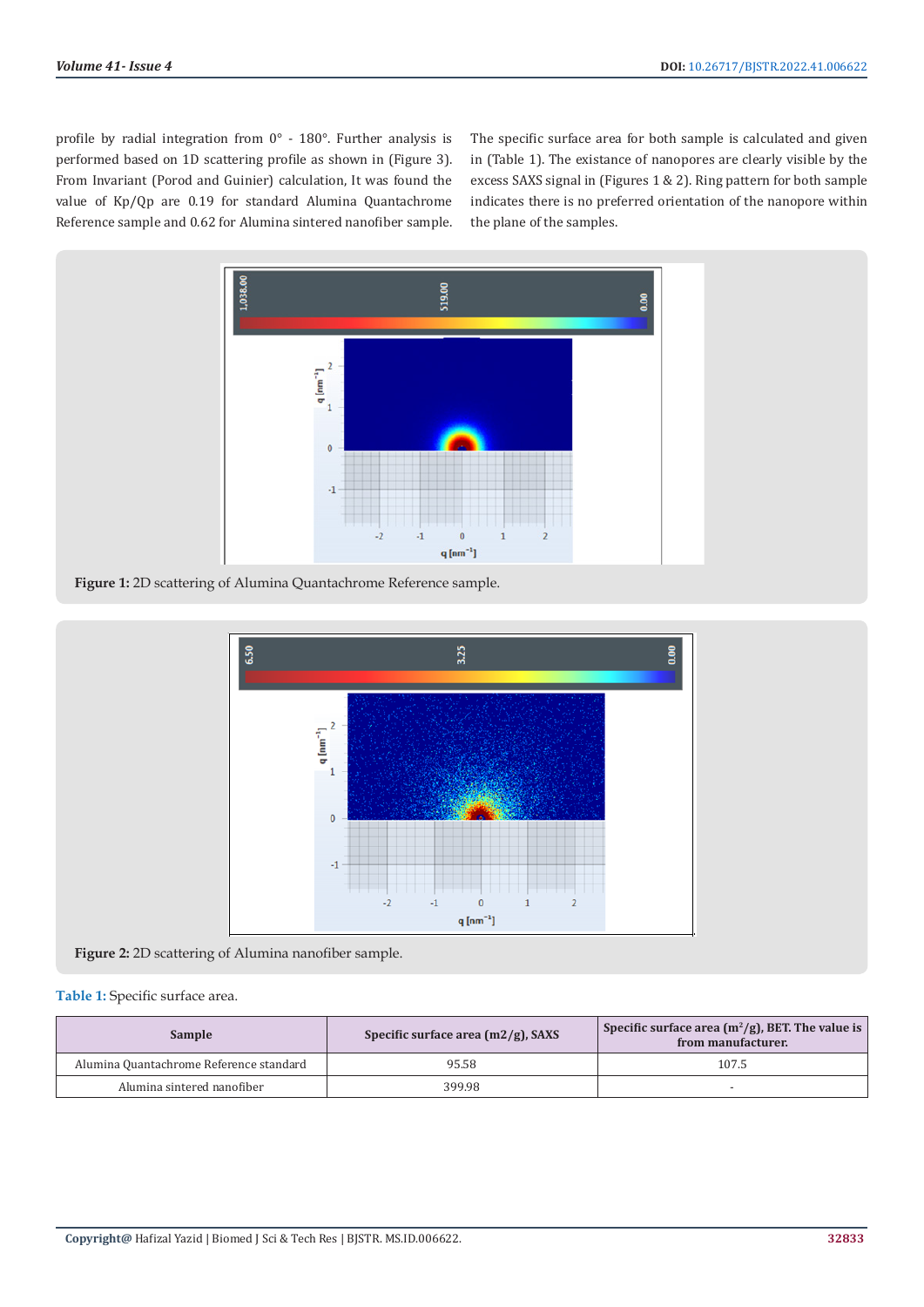The intensity of alumina Quantachrome Reference standard is found much more higher than the Alumina sintered nanofiber. This reflect that many scatterer in the alumina Quantachrome Reference sample as intended from the reference material. In terms of pore size, it is found that the alumina nanofiber exhibits smaller pore size as indicated by the higher specific surface area,  $399.98 \text{ m}^2/\text{g}$ . Comparing specific surface area values for alumina Quantachrome Reference material between SAXS and BET technique reveals that both values are in good agreement. SAXS gives the value of 95.58  $\mathrm{m}^2/\mathrm{g}$  and BET is reported to give the value of 107.5 m2/g. However, slight differences might be caused by damages to the

sample during the crushing of the Quantachrome Reference sample from solid to powder form in order to mount the sample into the holder for SAXS experiment. The surface morphology of Alumina sintered nanofiber is given in (Figure 4). it is clearly seen the fibers are in the range of 100-200nm in diameter. The pore between the fibers are expected to be much more smaller than that. This will give rise to the scattering event in the sample. The applicability of SAXS technique in assessing the pore in the sample is found to be comparable to BET technique. The simple sample preparation makes the technique very attractive and is successfully shown in this work by probing Alumina sintered nanofiber.



**Figure 3:** 1D scattering of Alumina Quantachrome Reference and Alumina sintered nanofiber sample.



**Figure 4:** Alumina sintered nanofiber, short fiber with the average diameter of 100- 200 nm.

# **Acknowledgement**

The authors would like to thank the Nuclear Malaysia and Ministry of Higher Education (MOHE) for the research financial support under the research scheme of Fundamental Research Grant (FRGS) with the grant number FRGS/1/2018/STG07/ MOSTI/02/01.